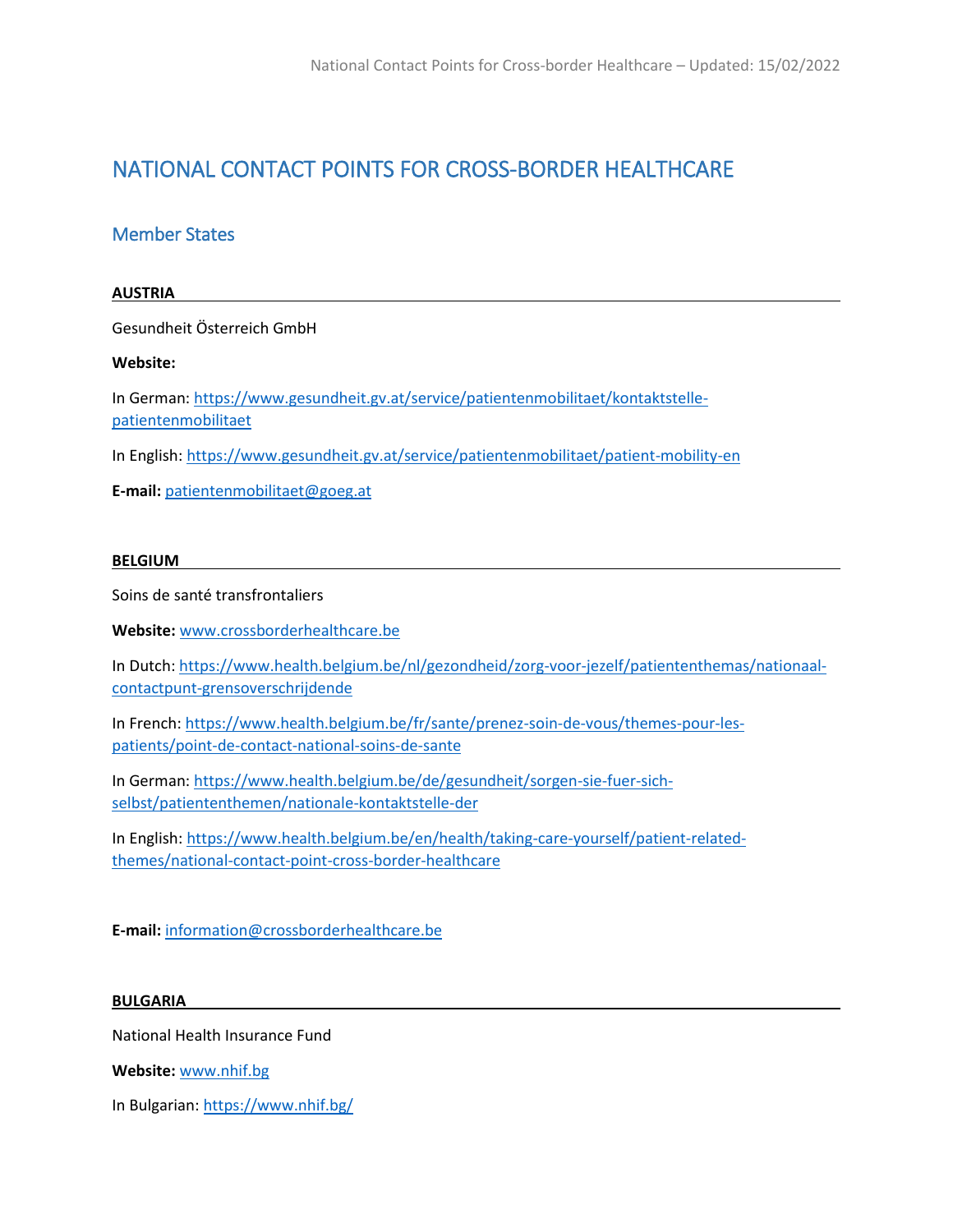In English:<https://www.en.nhif.bg/>

**E-mail:** [crossbordercare@nhif.bg](mailto:crossbordercare@nhif.bg)

#### **CROATIA**

Croatian Health Insurance Fund

**Website:** [www.hzzo.hr](http://www.hzzo.hr/)

In Croatian[: https://hzzo.hr/nacionalna-kontaktna-tocka-ncp](https://hzzo.hr/nacionalna-kontaktna-tocka-ncp)

In English:<https://hzzo.hr/en/national-contact-point-ncp>

**E-mail**: [ncp-croatia@hzzo.hr](mailto:ncp-croatia@hzzo.hr)

#### **CYPRUS**

Ministry of Health

**Website:** [www.moh.gov.cy/cbh](http://www.moh.gov.cy/cbh)

In Greek: [https://www.moh.gov.cy/moh/cbh/cbh.nsf/index\\_gr/index\\_gr?OpenDocument](https://www.moh.gov.cy/moh/cbh/cbh.nsf/index_gr/index_gr?OpenDocument) 

In English: [https://www.moh.gov.cy/moh/cbh/cbh.nsf/index\\_en/index\\_en?OpenDocument](https://www.moh.gov.cy/moh/cbh/cbh.nsf/index_en/index_en?OpenDocument)

**E-mail:** [ncpcrossborderhealthcare@moh.gov.cy](mailto:ncpcrossborderhealthcare@moh.gov.cy)

#### **CZECHIA**

Health Insurance Bureau

**Website:** [www.kancelarzp.cz](http://www.kancelarzp.cz/)

In Czech[: https://www.kancelarzp.cz/cs/](https://www.kancelarzp.cz/cs/)

In English:<https://www.kancelarzp.cz/index.php/en>

**E-mail:** [info@kancelarzp.cz](mailto:info@kancelarzp.cz)

#### **DENMARK**

Danish Patient Safety Authority

### **Website:**

In Danish: [https://stps.dk/da/eu-sygesikring/koeb-af-behandling-i-udlandet/vejledning-hos-de](https://stps.dk/da/eu-sygesikring/koeb-af-behandling-i-udlandet/vejledning-hos-de-nationale-kontaktpunkter/)[nationale-kontaktpunkter/](https://stps.dk/da/eu-sygesikring/koeb-af-behandling-i-udlandet/vejledning-hos-de-nationale-kontaktpunkter/)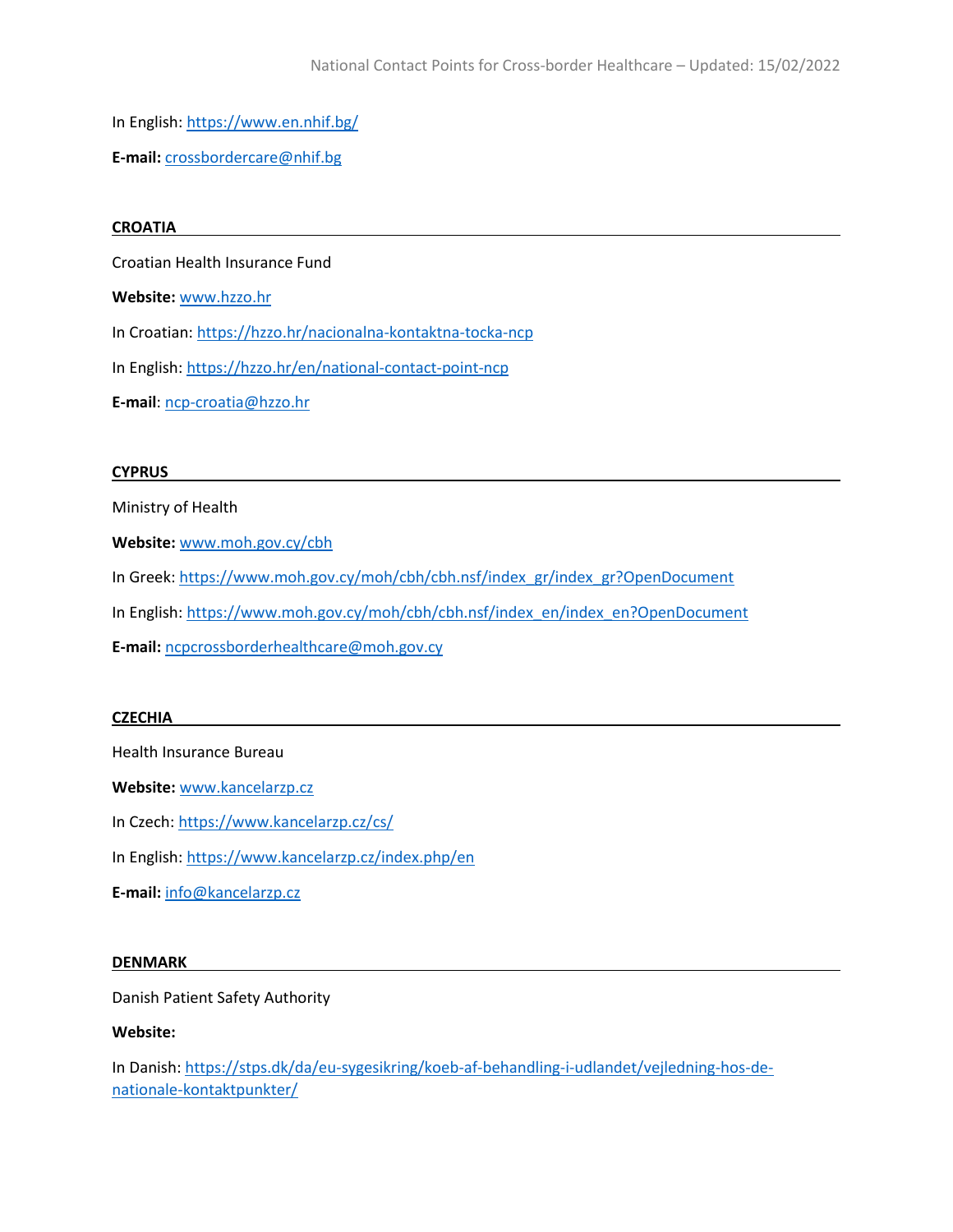In English:<https://en.stps.dk/en/citizens/national-contact-point-for-cross-border-in-the-eueea/> **E-mail:** [EUS-jura@stps.dk](mailto:EUS-jura@stps.dk)

#### **ESTONIA**

Estonian Health Insurance Fund

#### **Website:**

In Estonian: [www.haigekassa.ee/kontaktpunkt](http://www.haigekassa.ee/kontaktpunkt)

In English:<https://www.haigekassa.ee/en/kontaktpunkt>

**E-mail:** [info@haigekassa.ee](mailto:info@haigekassa.ee)

#### **FINLAND**

Kela

### **Website:**

In Finnish: <https://www.eu-terveydenhoito.fi/>

In English:<https://www.eu-healthcare.fi/>

**E-mail:** [yhteyspiste@kela.fi](mailto:yhteyspiste@kela.fi)

#### **FRANCE**

Centre des Liaisons Européennes et Internationales de Sécurité Sociale (CLEISS)

#### **Website:**

- In French: <https://www.cleiss.fr/pcn/index.html>
- In English: [https://www.cleiss.fr/pcn/index\\_en.html](https://www.cleiss.fr/pcn/index_en.html)
- **E-mail:** [soinstransfrontaliers@cleiss.fr](mailto:soinstransfrontaliers@cleiss.fr)

#### **GERMANY**

Deutsche Verbindungsstelle Krankenversicherung - Ausland (DVKA)

**Website:** [www.eu-patienten.de](http://www.eu-patienten.de/)

- In German[: https://www.eu-patienten.de/de/startseite/startseite.jsp](https://www.eu-patienten.de/de/startseite/startseite.jsp)
- In English:<https://www.eu-patienten.de/en/startseite/startseite.jsp>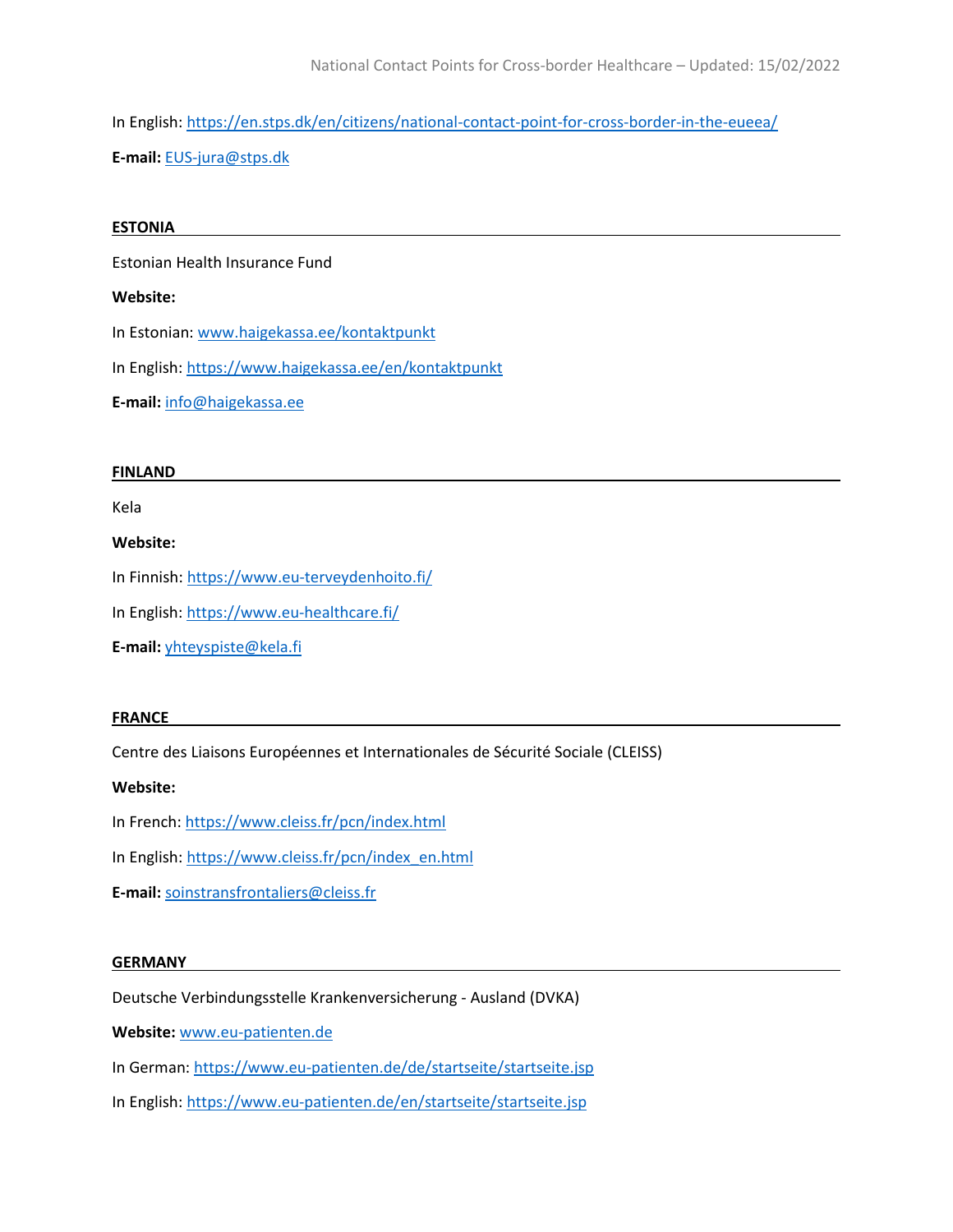**E-mail:** [info@eu-patienten.de](mailto:info@eu-patienten.de)

#### **GREECE**

National Organization for the Provision of Health Services – EOPYY

#### **Website:**

In Greek:<https://eu-healthcare.eopyy.gov.gr/>

In English:<https://eu-healthcare.eopyy.gov.gr/en/>

**E-mail:** [ncp\\_gr@eopyy.gov.gr](mailto:ncp_gr@eopyy.gov.gr)

#### **HUNGARY**

Országos Betegjogi, Ellátottjogi, Gyermekjogi és Dokumentációs Központ (National Center for Patients' Rights and Documentation)

*For Hungarian citizens seeking healthcare in EU:*

**Website** in Hungarian: <http://www.eubetegjog.hu/>

**E-mail:** [info@eubetegjog.hu](mailto:info@eubetegjog.hu)

*For EU citizens that intend to use Hungarian healthcare:*

Website in English:<http://www.patientsrights.hu/>

**E-mail:** [info@patientsrights.hu](mailto:info@patientsrights.hu)

#### **IRELAND**

Health Service Executive (HSE)

**Website:** <https://www2.hse.ie/services/cross-border-directive/about-the-cross-border-directive.html>

**E-mail:** [crossborderdirective@hse.ie](mailto:crossborderdirective@hse.ie)

#### **ITALY**

Ministry of Health, Directorate-General for health planning

## **Website:**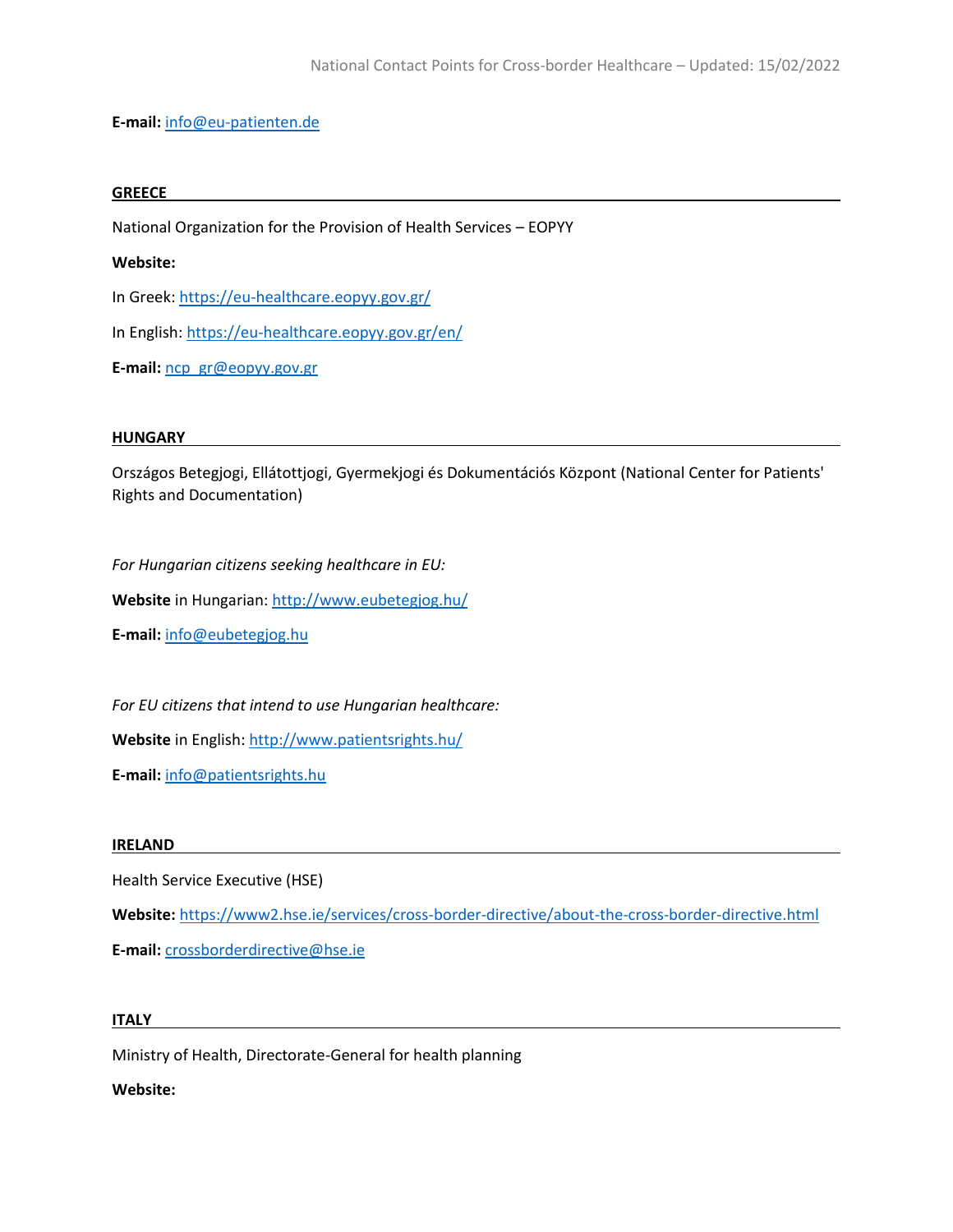In Italian: <https://www.salute.gov.it/portale/cureUE/homeCureUE.jsp> In English: <https://www.salute.gov.it/portale/cureUE/homeCureUE.jsp?lingua=english> **E-mail:** [ncpitaly@sanita.it](mailto:ncpitaly@sanita.it)

#### **LATVIA**

National Health Service

**Website:** [www.vmnvd.gov.lv](http://www.vmnvd.gov.lv/)

In Latvian[: https://www.vmnvd.gov.lv/lv](https://www.vmnvd.gov.lv/lv) 

In English:<https://www.vmnvd.gov.lv/en>

**E-mail:** [nvd@vmnvd.gov.lv](mailto:nvd@vmnvd.gov.lv)

#### **LITHUANIA**

**Website** where patients could find the information in one place:

In Lithuanian[: https://www.ncp.lt/](https://www.ncp.lt/)

In English:<https://www.ncp.lt/?lng=en>

*For EU citizens intending to use Lithuanian healthcare:*

State Health Care Accreditation Agency under the Ministry of Health

**Website** in English: <https://vaspvt.gov.lt/en/node/540>

**E-mail:** [contact.point@vaspvt.gov.lt](mailto:contact.point@vaspvt.gov.lt)

*For Lithuanian insured persons seeking healthcare in the EU:*

National Health Insurance Fund under the Ministry of Health

**Website** in Lithuanian[: https://ligoniukasa.lrv.lt/lt/veiklos-sritys/keliaujantiems](https://ligoniukasa.lrv.lt/lt/veiklos-sritys/keliaujantiems-apdraustiesiems/gydymas-uzsienyje/gydymosi-europos-sajungoje-galimybes/tarpvalstybine-sveikatos-prieziura)[apdraustiesiems/gydymas-uzsienyje/gydymosi-europos-sajungoje-galimybes/tarpvalstybine-sveikatos](https://ligoniukasa.lrv.lt/lt/veiklos-sritys/keliaujantiems-apdraustiesiems/gydymas-uzsienyje/gydymosi-europos-sajungoje-galimybes/tarpvalstybine-sveikatos-prieziura)[prieziura](https://ligoniukasa.lrv.lt/lt/veiklos-sritys/keliaujantiems-apdraustiesiems/gydymas-uzsienyje/gydymosi-europos-sajungoje-galimybes/tarpvalstybine-sveikatos-prieziura)

**E-mail:** [ncp@vlk.lt](mailto:ncp@vlk.lt)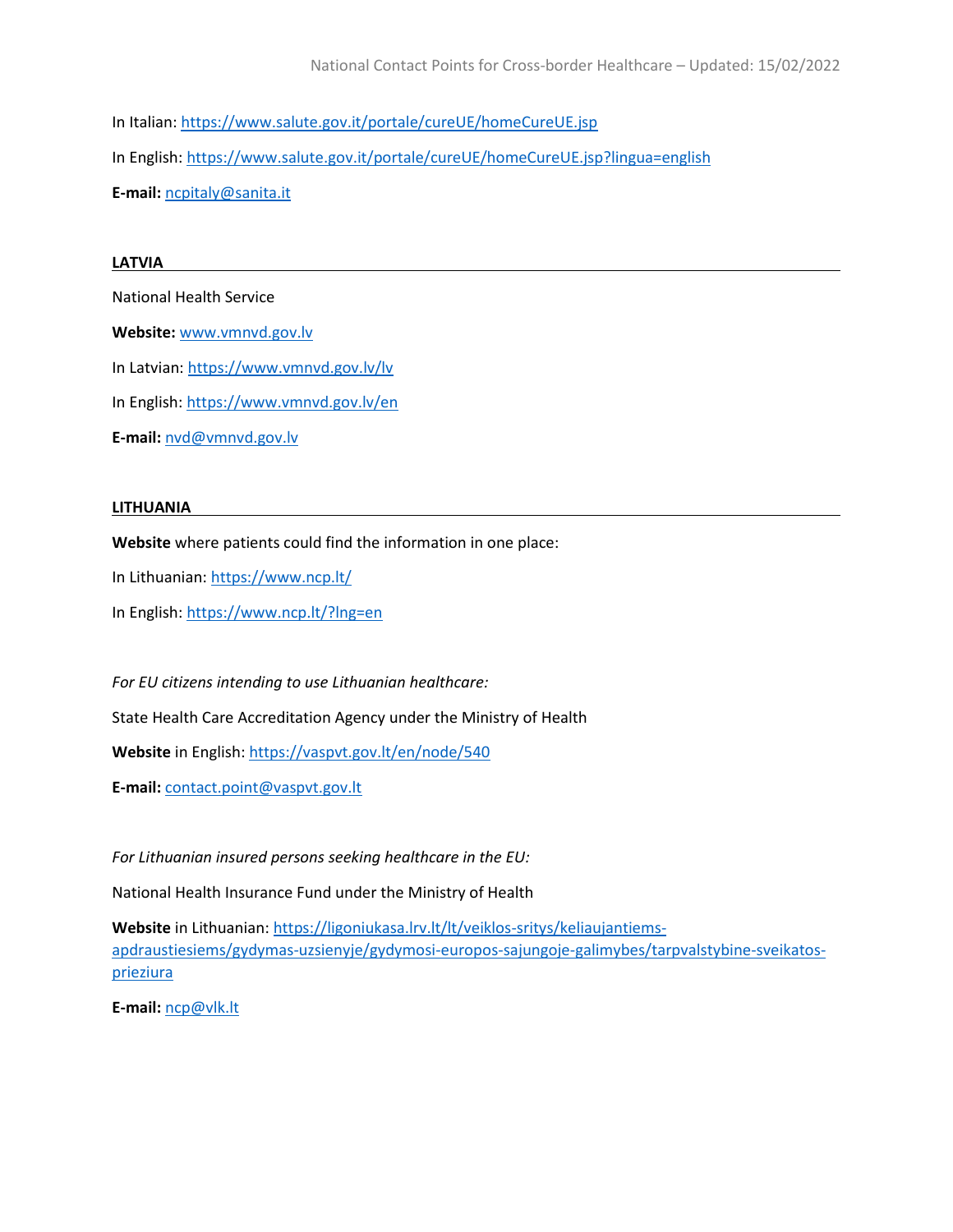## **LUXEMBOURG**

*For EU citizens intending to use Luxemburgish healthcare:* Service national d'information et de médiation santé **Website:** [www.mediateursante.lu](http://www.mediateursante.lu/) In French: <https://mediateursante.public.lu/fr.html> In German[: https://mediateursante.public.lu/de.html](https://mediateursante.public.lu/de.html) **E-mail:** [info@mediateursante.lu](mailto:info@mediateursante.lu) *For Luxemburgish insured persons seeking healthcare in the EU:* Ministry of Social Security (Caisse nationale de santé) **Website:** [www.cns.lu](http://www.cns.lu/) In French:<https://cns.public.lu/fr.html>

In German[: https://cns.public.lu/de.html](https://cns.public.lu/de.html) 

In English:<https://cns.public.lu/en.html>

**E-mail:** [cns@secu.lu](mailto:cns@secu.lu)

#### **MALTA**

Ministry for Health

**Website:** [https://deputyprimeminister.gov.mt//en/cbhc/pages/cross-border.aspx](https://deputyprimeminister.gov.mt/en/cbhc/pages/cross-border.aspx)

**E-mail:** [crossborderhealth@gov.mt](mailto:crossborderhealth@gov.mt)

#### **NETHERLANDS**

Netherlands NCP Cross-border Healthcare - CAK

**Website:** [www.cbhc.nl](http://www.cbhc.nl/)

In Dutch:<https://cbhc.hetcak.nl/nl>

In English:<https://cbhc.hetcak.nl/en>

#### **POLAND**

National Health Fund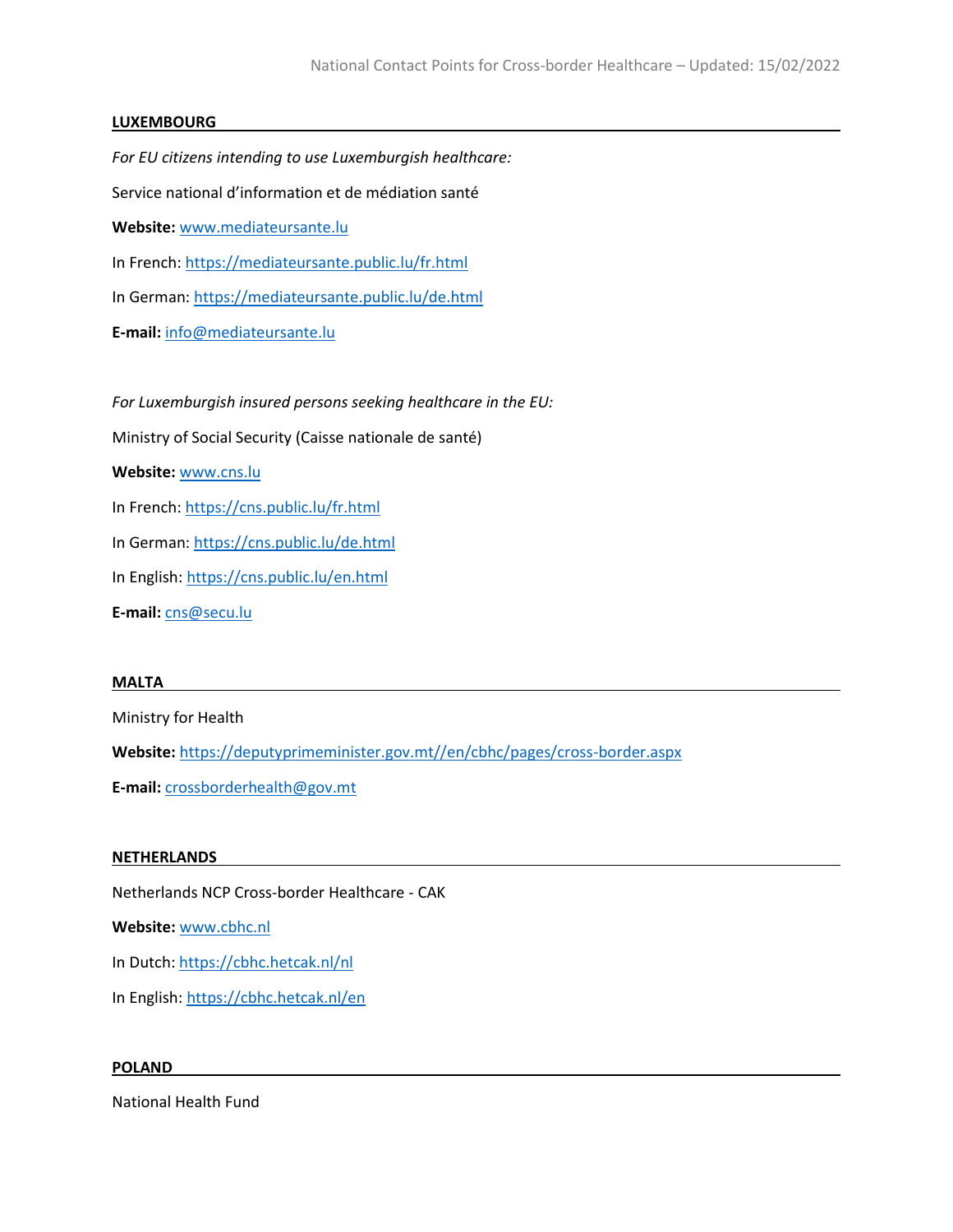## **Website:**

In Polish:<http://www.kpk.nfz.gov.pl/pl/> In English:<http://www.kpk.nfz.gov.pl/en/> **E-mail:** [ca17@nfz.gov.pl](mailto:ca17@nfz.gov.pl)

## **PORTUGAL**

The Central Administration of the Health System

**Website:** <http://diretiva.min-saude.pt/>

**E-mail:** [diretiva.pcn@acss.min-saude.pt](mailto:diretiva.pcn@acss.min-saude.pt)

#### **ROMANIA**

National Health Insurance House

**Website:** [www.cnas-pnc.ro](http://www.cnas-pnc.ro/)

In Romanian[: https://www.cnas-pnc.ro/](https://www.cnas-pnc.ro/)

In English: <https://www.cnas-pnc.ro/?l=en>

**E-mail:** [pnc@casan.ro](mailto:pnc@casan.ro)

#### **SLOVAKIA**

Healthcare Surveillance Authority

**Website:** [www.udzs-sk.sk](http://www.udzs-sk.sk/)

In Slovakian[: https://nkm.sk/](https://nkm.sk/)

In English:<https://nkm.sk/en/prava-a-naroky-poistenca/introduction/>

**E-mail:** [web@udzs-sk.sk](mailto:web@udzs-sk.sk)

#### **SLOVENIA**

Health Insurance Institute of Slovenia (HIIS)

### **Website:**

In Slovenian: <http://www.nkt-z.si/wps/portal/nktz/home>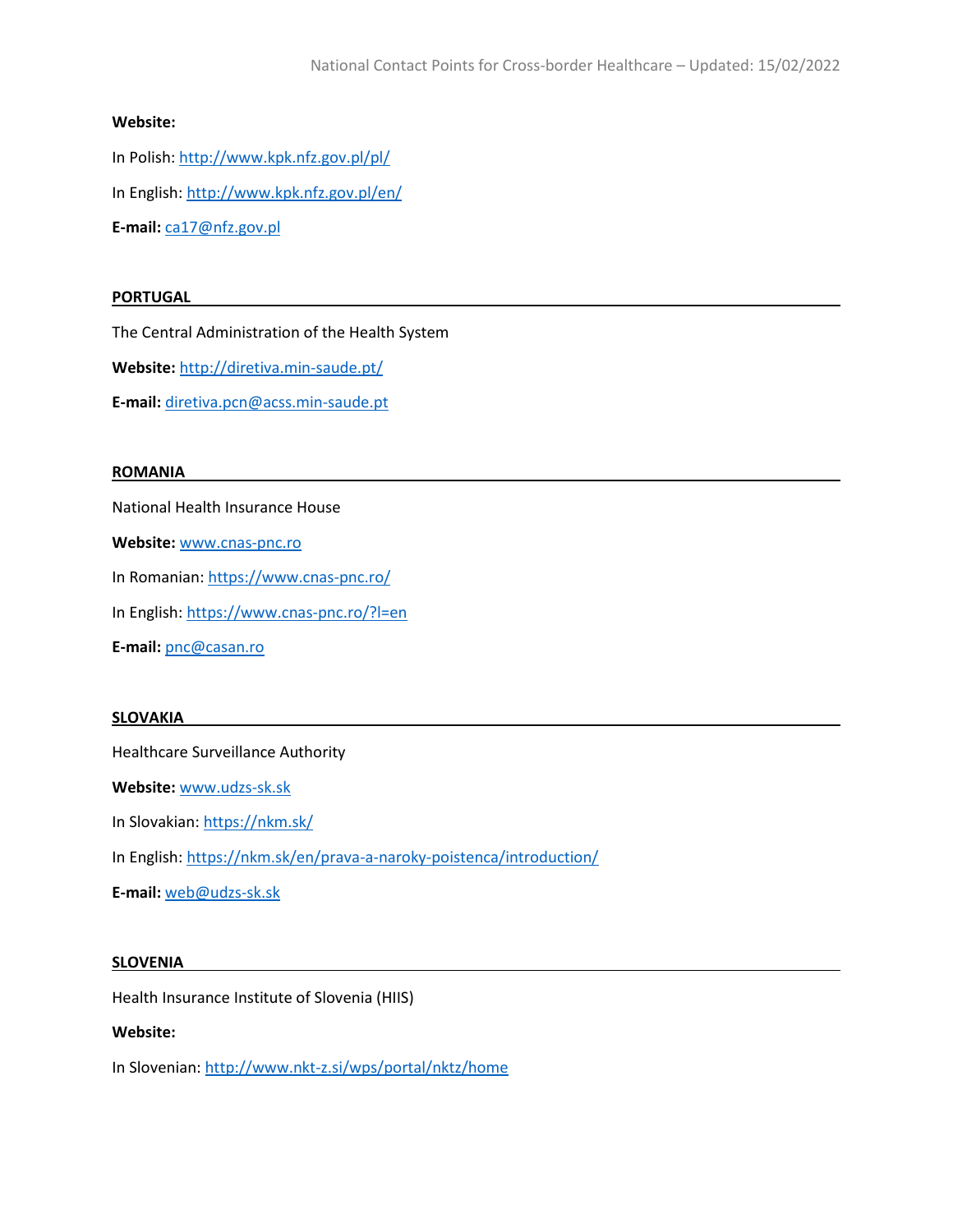In English: [http://www.nkt-](http://www.nkt-z.si/wps/portal/nktz/home/!ut/p/z1/04_iUlDg4tKPAFJABjKBwtGPykssy0xPLMnMz0vM0Y_Qj4wyizcz8HX08DQw9LDwNnMy8Axz9TcINXU0tDAw1_fSj8KvIDg1T78gO1ARAA31_r4!/)

[z.si/wps/portal/nktz/home/!ut/p/z1/04\\_iUlDg4tKPAFJABjKBwtGPykssy0xPLMnMz0vM0Y\\_Qj4wyizcz8HX](http://www.nkt-z.si/wps/portal/nktz/home/!ut/p/z1/04_iUlDg4tKPAFJABjKBwtGPykssy0xPLMnMz0vM0Y_Qj4wyizcz8HX08DQw9LDwNnMy8Axz9TcINXU0tDAw1_fSj8KvIDg1T78gO1ARAA31_r4!/) [08DQw9LDwNnMy8Axz9TcINXU0tDAw1\\_fSj8KvIDg1T78gO1ARAA31\\_r4!/](http://www.nkt-z.si/wps/portal/nktz/home/!ut/p/z1/04_iUlDg4tKPAFJABjKBwtGPykssy0xPLMnMz0vM0Y_Qj4wyizcz8HX08DQw9LDwNnMy8Axz9TcINXU0tDAw1_fSj8KvIDg1T78gO1ARAA31_r4!/)

**E-mail:** kontakt@nkt-z.si

#### **SPAIN**

Ministerio de Sanidad, Consumo y Bienestar Social

## **Website:**

In Spanish:<https://www.mscbs.gob.es/pnc/home.htm>

In English:<https://www.mscbs.gob.es/en/pnc/home.htm>

**E-mail:** [oiac@msssi.es](mailto:oiac@msssi.es)

#### **SWEDEN**

*For Swedish insured persons seeking healthcare in the EU:*

Försäkringskassan

#### **Website:**

In Swedish:<https://www.forsakringskassan.se/>

In English:<https://www.forsakringskassan.se/english>

**E-mail:** [kundcenter@forsakringskassan.se](mailto:kundcenter@forsakringskassan.se) [; huvudkontoret@forsakringskassan.se](mailto:huvudkontoret@forsakringskassan.se)

*For EU citizens intending to use Swedish healthcare:*

Socialstyrelsen

#### **Website:**

- In Swedish: [www.socialstyrelsen.se](http://www.socialstyrelsen.se/)
- In English:<https://www.socialstyrelsen.se/en/>
- **E-mail:** [socialstyrelsen@socialstyrelsen.se](mailto:socialstyrelsen@socialstyrelsen.se)